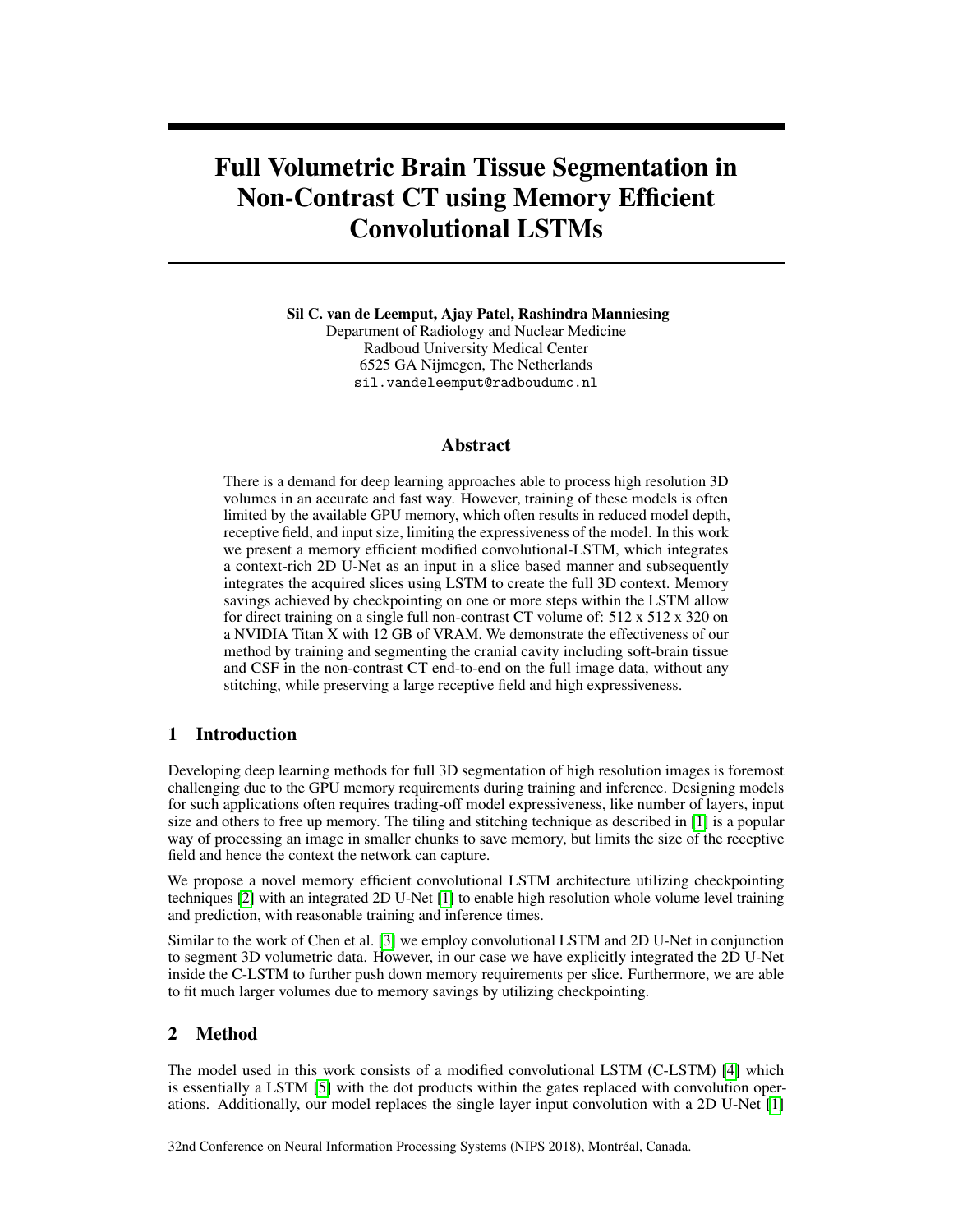

$$
u_z = unet(x_z, W_{unet})
$$
  
\n
$$
i_z = \sigma(u_{z,i} + h_{z-1} * W_i + b_i)
$$
  
\n
$$
f_z = \sigma(u_{z,f} + h_{z-1} * W_f + b_f)
$$
  
\n
$$
o_z = \sigma(u_{z,o} + h_{z-1} * W_o + b_o)
$$
  
\n
$$
g_z = tanh(u_{z,c} + h_{z-1} * W_c + b_c)
$$
  
\n
$$
c_z = f_z \odot c_{z-1} + i_z \odot g_z
$$
  
\n
$$
h_z = o_z \odot tanh(c_z)
$$

<span id="page-1-0"></span>Figure 1: The modified C-LSTM model. On the right the formulas describing the model, where  $\sigma$  is the sigmoid function, tanh is the hyperbolic tangent function,  $*$  is a convolution operation,  $\odot$  is the element-wise sum or Hadamard product, and  $unet(\cdot, W_{unet})$  is a 2D U-Net forward pass given network weights  $W_{unet}$ . Furthermore,  $x_z$  and  $h_z$  represent respectively the input slice and the internal hidden state for slice number  $z$ . The trainable parameters in the model are: the U-Net weights  $W_{unet}$ , the weights for the hidden-to-hidden convolutions  $W_i, W_f, W_o, W_c$  and the biases  $b_i, b_f, b_o, b_c$ . On the left a visual representation of the C-LSTM model, illustrating how the model can be sequentially applied to generate the output  $h_0, h_1, \ldots, h_n$  from inputs  $x_0, x_1, \ldots, x_n$  respectively.

unet( $\cdot$ ,  $W_{unet}$ ) for processing each axial slice  $x_z$  from the input x given U-Net weights  $W_{unet}$ . The full model is described by the equations in Figure [1.](#page-1-0) The model was implemented in PyTorch.

#### 2.1 2D U-Net

The 2D U-Net used in this work has 4 max-pools and upscale operations and is mostly similar to the original implementation from [\[1\]](#page-3-0), using an upward and downward path, long skip connections and the same number of filters at each layer. However, all convolutions in the network use 1 pixel border of zero padding such that the size of the input to the network matches the size of the output. Furthermore, batch normalization [\[6\]](#page-3-5) was added after each convolution, but before the rectified linear units. Finally, nearest neighbor upsampling was used instead of deconvolution.

#### 2.2 Memory saving

The equations from Figure [1](#page-1-0) are typically rewritten as a step-function  $step(x_z, h_{z-1}, c_{z-1}) = (h_z, c_z)$ which at each slice number z takes input axial slice  $x_t$  and previous hidden and cell states  $h_{z-1}$ ,  $c_{z-1}$  and produces the next hidden state  $h_z$  and cell state  $c_z$ . By checkpointing [\[2\]](#page-3-1) the step function, the internal activation maps are freed after computing the hidden and cell states and only the inputs  $(x_z, h_{z-1}, c_{z-1})$  and outputs  $(h_{z-1}, c_{z-1})$  activations are retained in memory. On the backward pass, having the input and outputs is sufficient to recompute the intermediate activation maps required for training. Since in this manner only the activation maps of one step function are fully in memory at a time, a significant reduction of the memory overhead is achieved during training at the expense of some additional computation time to recompute the activation maps.

#### 3 Experiment and data

We validate our approach on a brain tissue segmentation task [\[7\]](#page-3-6) dataset in non-contrast CT (NCCT) of the head, where each scan consists of a volume of  $512 \times 512 \times 302-400$  voxels in respectively coronal, sagittal, and axial direction. Note that in order to segment the brain, sufficient context is necessary to delineate intracranial brain tissue from extracranial brain tissue, thus making it a good candidate task to test our model.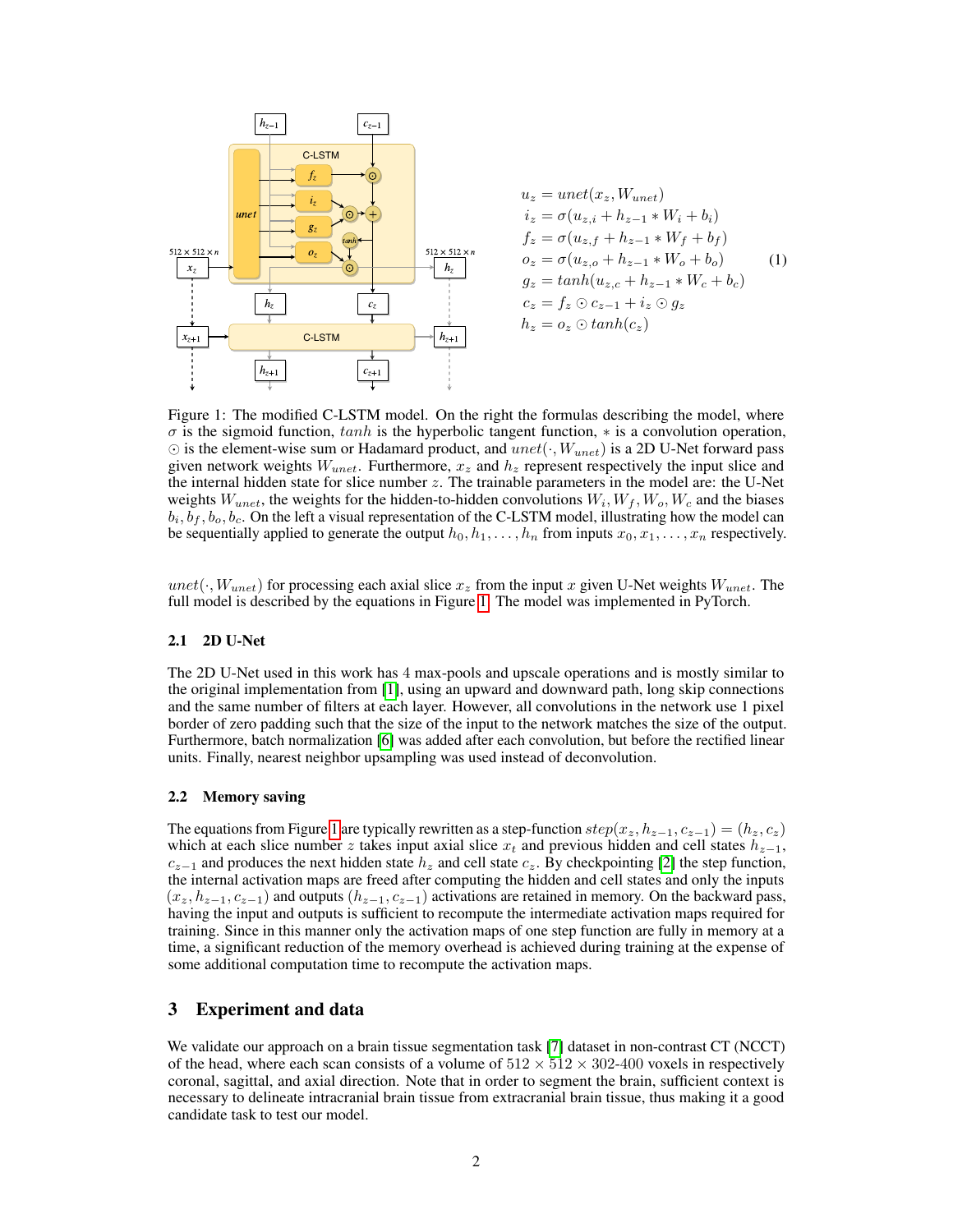

<span id="page-2-0"></span>Figure 2: Qualitative segmentation results of one of the test cases in the form of three cross sections. From left to right: a sagittal, coronal, and axial slice. A green overlay indicates in agreement with the reference standard (true positives). Red overlay indicates undersegmentation (false negatives) and purple indicates oversegmentation (false positives).

We took a total of 157 NCCT cases and splitted them into a training set of 77 cases, a validation set of 20 cases and a test set of 60 cases. For all cases the full brain mask was computed using the method of Patel et al. [\[7\]](#page-3-6) as the reference standard. All NCCT data were normalized using z-score normalization with statistics computed beforehand over the training-set. The training data were augmented on the fly during training using random rotations  $[-10, 10]^\circ$  and random translations  $[-20, 20]$  voxels for each dimension.

## 3.1 Training

Essentially our network can be trained end-to-end, but in order to simplify and speed up training we employed a two-stage training scheme. In both training phases the binary cross entropy between prediction and the reference standard was picked as the loss function to minimize. First, the 2D U-Net was trained separately in a slice-based manner on the training-set for 1000 randomly picked slices with one slice per batch, using a stochastic gradient descent solver with learning rate of 0.01 and a momentum factor of 0.99. The resulting best performing training iteration on the validation set was taken to pre-initialize the U-Net within the modified C-LSTM model. Next, the full C-LSTM model was trained using the pre-initialization with an RMSprop optimizer for 1500 iterations on a single full 3D NCCT case per iteration, with a learning rate of 1e-5 and a momentum of 0. The pre-initialized weights were fixed for the first 1000 iterations. All models were trained on a single NVIDIA Titan X with 12 GB of VRAM.

During training, every 25 iterations the Dice score [\[8\]](#page-3-7) was computed between the predictions and the reference standard on the validation set. The model at the iteration with the highest average Dice score of the C-LSTM model was selected to compute the scores on the test set.

## 4 Results

The average Dice results for the brain segmentation task on the test set of 60 cases were:  $0.987 \pm 0.007$ . A qualitative example of the segmentation results is shown in Figure [2.](#page-2-0) Training of a single volume of 320 axial slices used approximately 8 GB of VRAM and could be performed in under 105 seconds. Prediction of an entire NCCT took less than 45 seconds on the GPU.

## 5 Conclusion

We have presented a modified C-LSTM network with an integrated 2D U-Net and checkpointing which has low memory requirements, enables full 3D volume processing, and maintains reasonable training times and model expressiveness. We have demonstrated the potential of the model by training it end-to-end on high resolution 3D NCCT images to finally acquire high quality full resolution brain tissue segmentations without the need for tiling and stitching. In future work we would like to apply our model to different problems and compare it with the current state of the art.